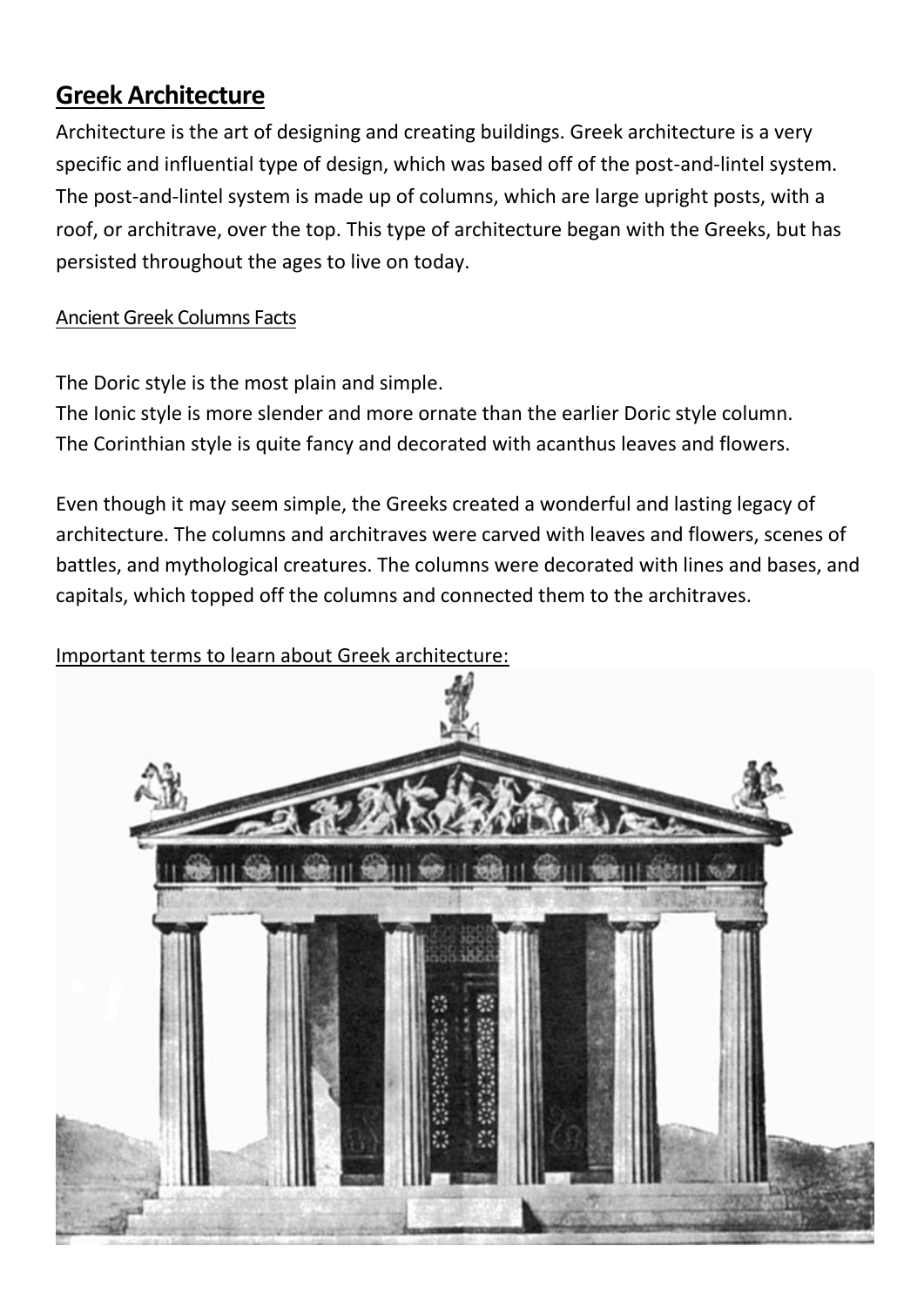Greek buildings were all built in a very methodical order. This means that there were many rules that they followed in order to make sure the buildings were all similar. These rules also helped to make sure that the buildings were safe and strong. Many Greek buildings were built so well that hundreds of them still exist today, even though they are thousands of years old!

The rules that Greeks used to build their buildings were precise, and said how wide the columns could be, how tall the columns could be, and how many columns a building needed. Eventually these rules became known as orders, and different types of orders developed, with different styles of architecture.

The three main Greek architectural orders are:



Comparison of Greek Columns: Doric, Ionic, and Corinthian

• **Doric**: The Doric order is the oldest and most simple order. The columns have no base and the columns have a very simple capital. In other words, Doric buildings were the least decorated. Archaeologists believe that Doric architectural buildings, which were built in stone, evolved from wooden buildings that were very similar.

• **Ionic**: The Ionic order is more decorative than the Doric. The columns are taller and thinner, and the capitals at the top of the columns are decorated with scrolls and other patterns. The bases of the columns are also decorated.

• **Corinthian**: The Corinthian order is a lot like the Ionic order, but the capitals are even more elaborately decorated, usually with leaves and floral patterns

## **Types of buildings**:

Besides just houses and marketplaces, Greek cities had many different types of specialized buildings. Many of these buildings can be found in most [ancient Greek](https://www.historyforkids.net/ancient-greek-gods.html) cities.